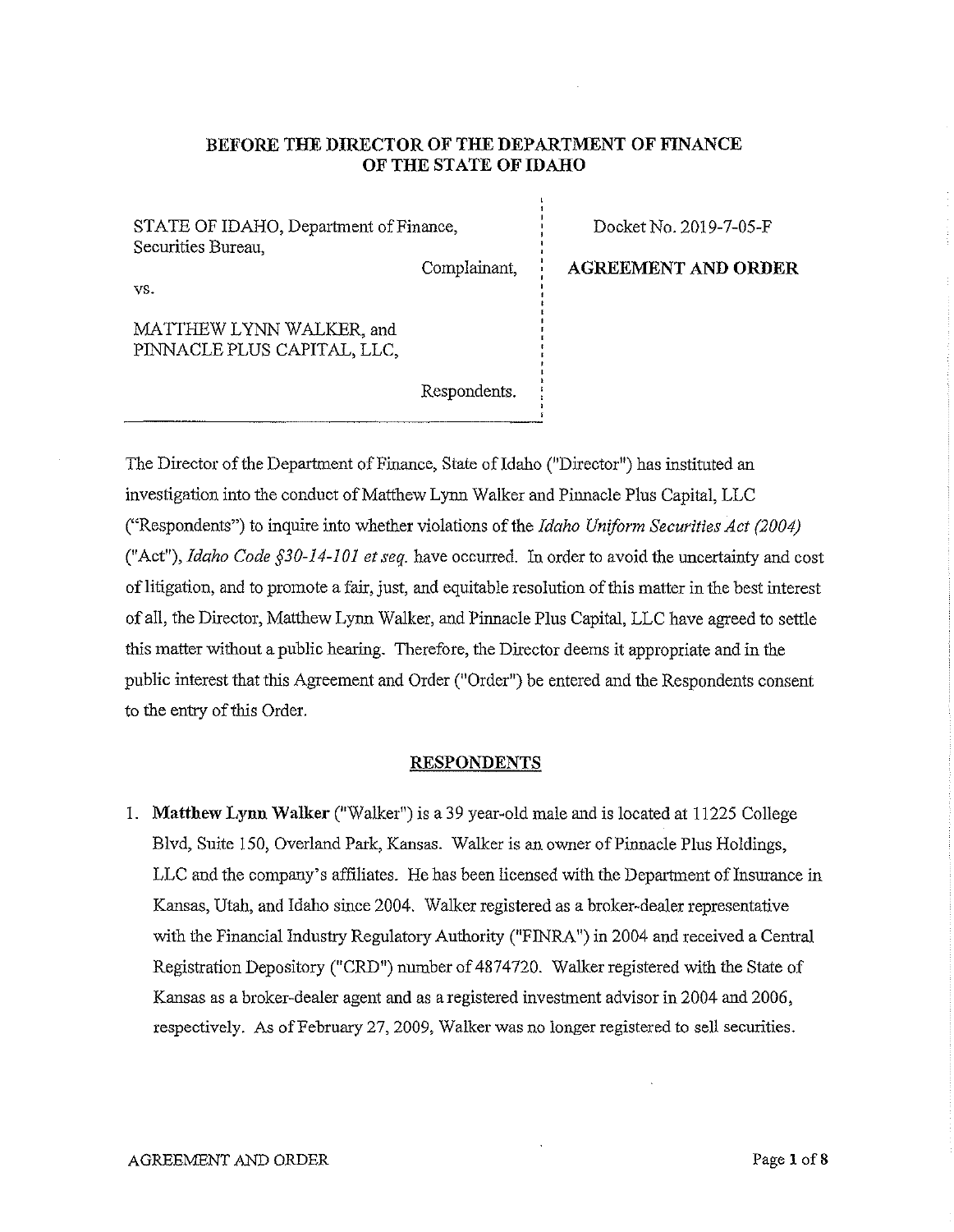- 2. **Pinnacle Plus Capital, LLC** ("Pinnacle") was previously known as Pinnacle Plus Private Placement, LLC and was formed in Kansas on May 31, 2017. Pinnacle has never been registered to sell securities. Pinnacle is owned by Pinnacle Plus Holdings, LLC which was formed in Kausas in July 2016 by owner Walker. Pinnacle Plus Holdings, LLC also owns:
	- a. Pinnacle Plus Financial, LLC was formed in Kansas in July 2016 and provides finaucial insurauce products. The compauy is registered with the Kausas Department of Insurance.
	- b. Pinnacle Wealth Management, LLC was formed in Kansas in October 2009 and is an investment advisory firm that offers asset management, financial planning, and advisory services. Pinnacle Wealth Mauagement, LLC registered as au investment adviser firm with FINRA in 2010 and received a CRD number of 153896.
	- c. Pinnacle Plus Group, LLC was formed in Kansas in July 2017 aud is registered with the Kansas Department of Insurance.

## **BACKGROUND**

- 3. **1** Global Capital, LLC dba 1st Global Capital LLC ("1st Global") was incorporated in June 2013 in Florida and founded by Carl Ruderman. The entity was a commercial lender that offered short-term loans to small and medium sized businesses. 1<sup>st</sup> Global obtained the funds for these loans through the sales of securities in the form of notes entitled Memoraudum of Indebtedness ("MOI").
- 4.  $1<sup>st</sup> Global claimed the investor proceeds from the MOI notes would be used for funding$ Merchant Cash Advance Transactions ("MCATs") which is an alternative funding source for businesses outside of the banking industry.
- 5. The investments in MOI notes were advertised as being short-term loans yielding doubledigit returns with a diversified risk profile.  $1<sup>st</sup>$  Global claimed that investors historically received a return on investment in excess of 15%.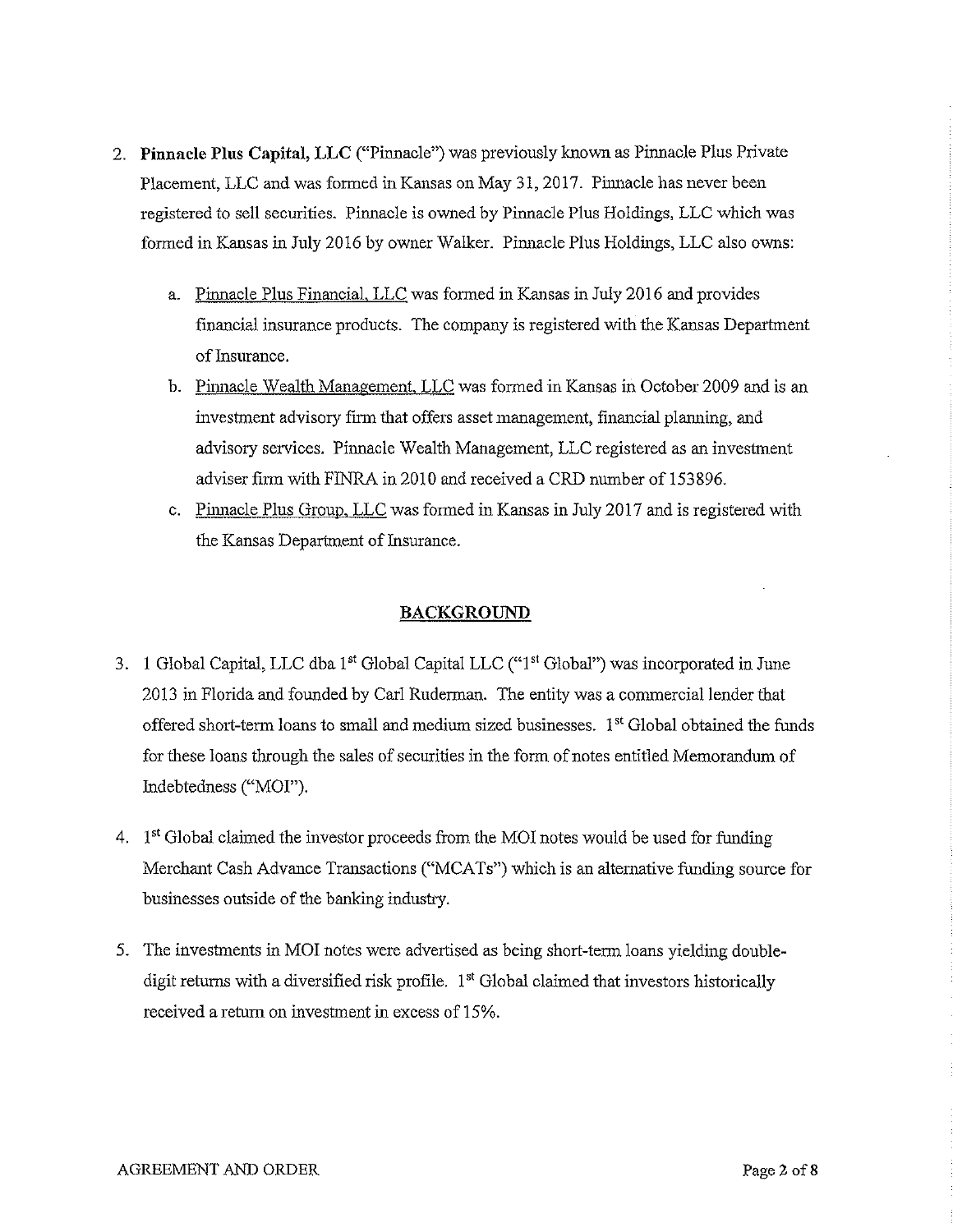- 6. The MOI notes stated that the investor would receive 3% interest on the investment and the investor could receive additional interest based on the allocation to each MCAT and at 1st Global's discretion. Investments would automatically roll into a new nine-month MOI note unless 1<sup>st</sup> Global received a written termination agreement from the investor no less than 30 days prior to the MOI note maturity.
- 7. When the investor elected to terminate their MOI note at nine-months, the investor was required to wait for each of the MCATs in their account to unwind to receive repayment of their investment.
- 8. Investment funds received by 1<sup>st</sup> Global were commingled or pooled together and subsequently lent to MCAT borrowers. Investors would get a small fractionalized interest in hundreds of MCATs.
- 9.  $1<sup>st</sup> Global, and its sister company  $1<sup>st</sup>$  West Capital LLC, filed for chapter 11 bankruptcy on$ July 27, 2018 with the Bankruptcy Court for the Southern District of Florida (Case 18- 19121-RAM).
- 10. On August 23, 2018, the Securities and Exchange Conunission ("SEC") filed a complaint against  $1<sup>st</sup>$  Global and its affiliates alleging that Carl Ruderman, owner of  $1<sup>st</sup>$  Global, conducted a nationwide fraud scheme that raised over \$287 million from over 3,400 investors. The SEC's complaint alleged that  $1<sup>st</sup>$  Global's financial records were missing approximately \$50 million of investor funds due to the misappropriation and improper use of the funds.
- 11. The SEC alleged that 1<sup>st</sup> Global issued unregistered securities in the form of notes, paid unregistered agents to sell the inveshnents, used investor funds for purposes other than cash advances, and made numerous material misrepresentations and omissions to investors.
- 12. At no time were 1<sup>st</sup> Global's MOI notes registered as securities in Idaho nor did they qualify for an exemption.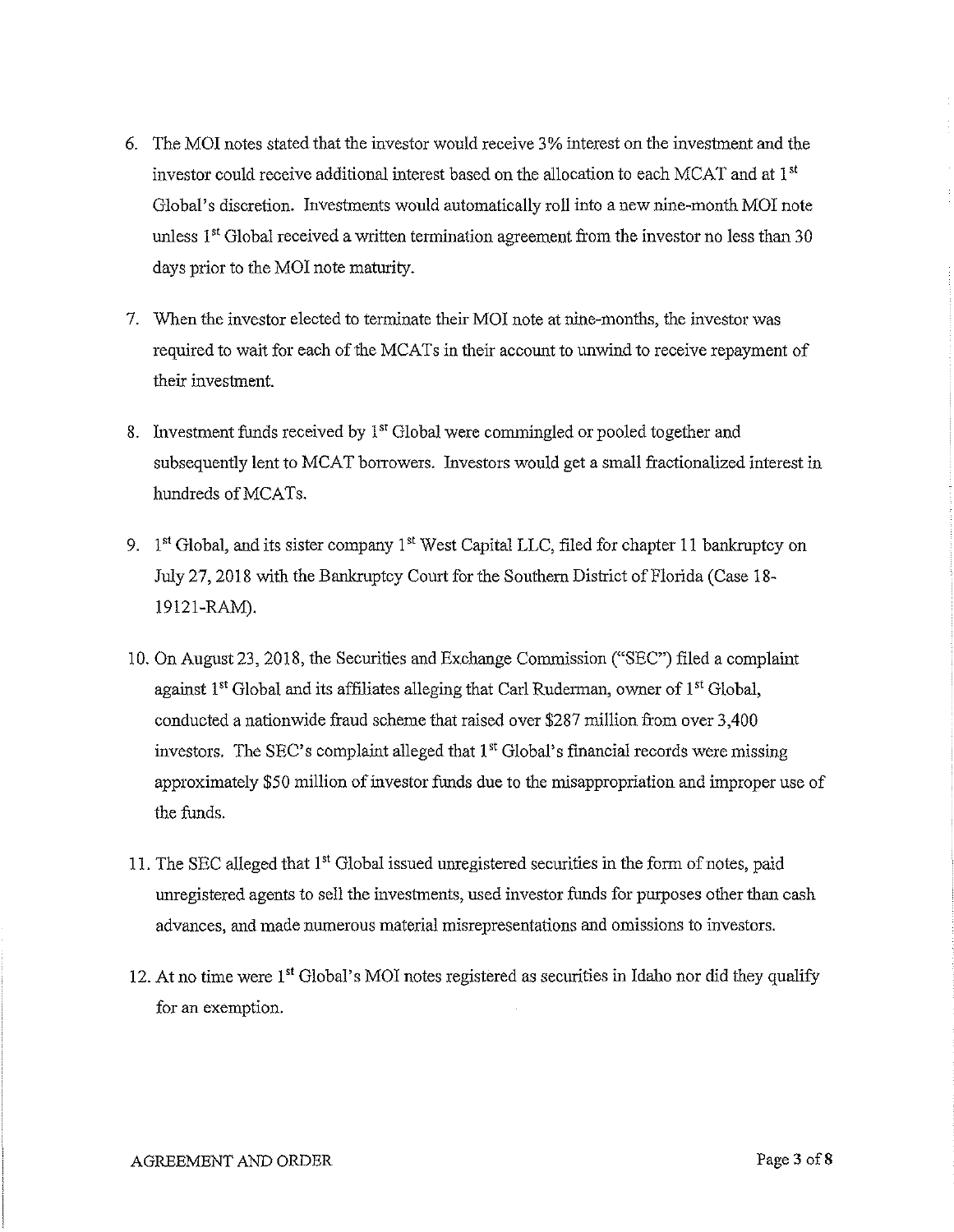- 13. Pinnacle held out that **1"** Global's MOI notes were 9-month loans and were not securities. Investors were informed that they would need to give at least 60-days advance notice of the note's maturity date to retrieve their investment. Investors were further advised that the full payout would take 3-months if the investment was \$250,000 or less and 6-months if the investment was over \$250,000.
- 14. At least three representative of Pinnacle solicited and sold  $1<sup>st</sup>$  Global MOI notes which included:
	- a. **Cody Hill** ("Hill") is a 46-year-old Utah resident who has been licensed with the Utah and Idaho Insurance Departments since 2013 and has never held a securities license. He solicited and sold the MOI notes to at least one Idaho couple.
	- b. **Benjamin Tanner** ("Tanner") is a 40-year-old Idaho resident who has never held a securities license. He solicited and sold the MOI notes to himself and his wife.
	- c. **Walker** solicited and sold the MOI notes to at least two Idaho residents.
- 15. Pinnacle received \$1,610.93 in commissions from the sales of the MOI notes to at least two Idaho residents. Commissions include:
	- a. \$860.93 from CJ & KJ's ihvestment of \$114,790, in approximately March 2018, solicited and sold through Hill. Hill received commissions of \$2,582.78 from this investment.
	- b. \$750 from Benjamin Tanner & MT's investment of\$100,000, in approximately April 2018, solicited and sold through Tanner. Tanner received commissions of \$2,250 from this investment.
- 16. Walker received \$11,812.50 in commissions from his sales of the MOI notes to at least two Idaho residents. Commissions include:
	- a. \$11,250 from EI's investment of \$500,000, in approximately March 2018.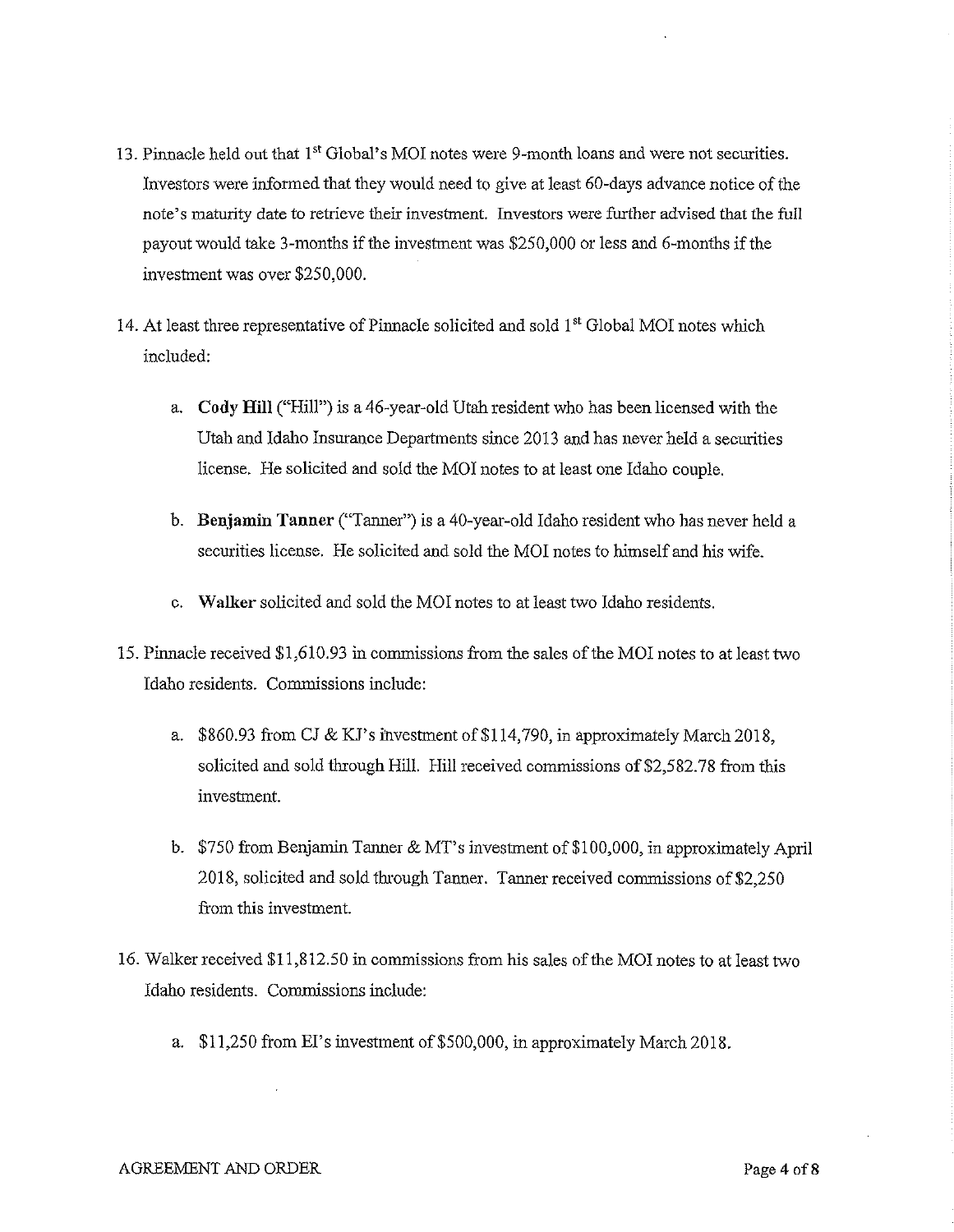- b. \$562.50 from WM's investment of \$25,000, in approximately October 2017.
- 17. Pinnacle received an aggregate of \$601,066.51 in commissions for their nationwide sales of 1" Global securities. \$89,078.11 of the commissions were paid, by Pinnacle, to their directly-employed sales agents. \$109,248.86 of the commissions were paid to Walker. Pinnacle retained \$402,739.54 of the nationwide commissions.
- 18. On December 16, 2019, the U.S. Bankruptcy Court for the Southern District of Florida ordered the "Pinnacle Parties" (which included Pinnacle and Walker) to pay 1st Global's liquidating trustee \$500,000 pursuant to a settlement agreement. That payment was made to the liquidating trustee on December 30, 2019.
- 19. At the time of the above transactions, Pinnacle's agents, including Walker, who sold 1st Global MOI notes to Idaho residents, were not registered to sell securities in Idaho, nor did they qualify for an exemption.
- 20. At the time of the above transactions, Pinnacle was not registered as a broker-dealer in Idaho, nor did the company qualify for an exemption.

### **FINDINGS OF VIOLATIONS**

## *OFFER* & *SALE OF UNREGISTERED SECURITIES*

- 21. Investments in notes are "securities" as defined by *Idaho Code §30-14-102(28).*
- 22. Pursuant to *Idaho Code §30-14-301,* it is unlawful for a person to offer or sell a security in this state unless: (a) The security is a federal covered security; (b) The security, transaction or offer is exempted from registration under sections 30-14-201 through 30-14-203, Idaho Code; or (c) The security is registered under this chapter.
- 23. Walker and Pinnacle sold securities in the form of notes. The securities were not registered, nor did they qualify for a registration exemption at the time they were sold, in violation of *Idaho Code §30-14-301.*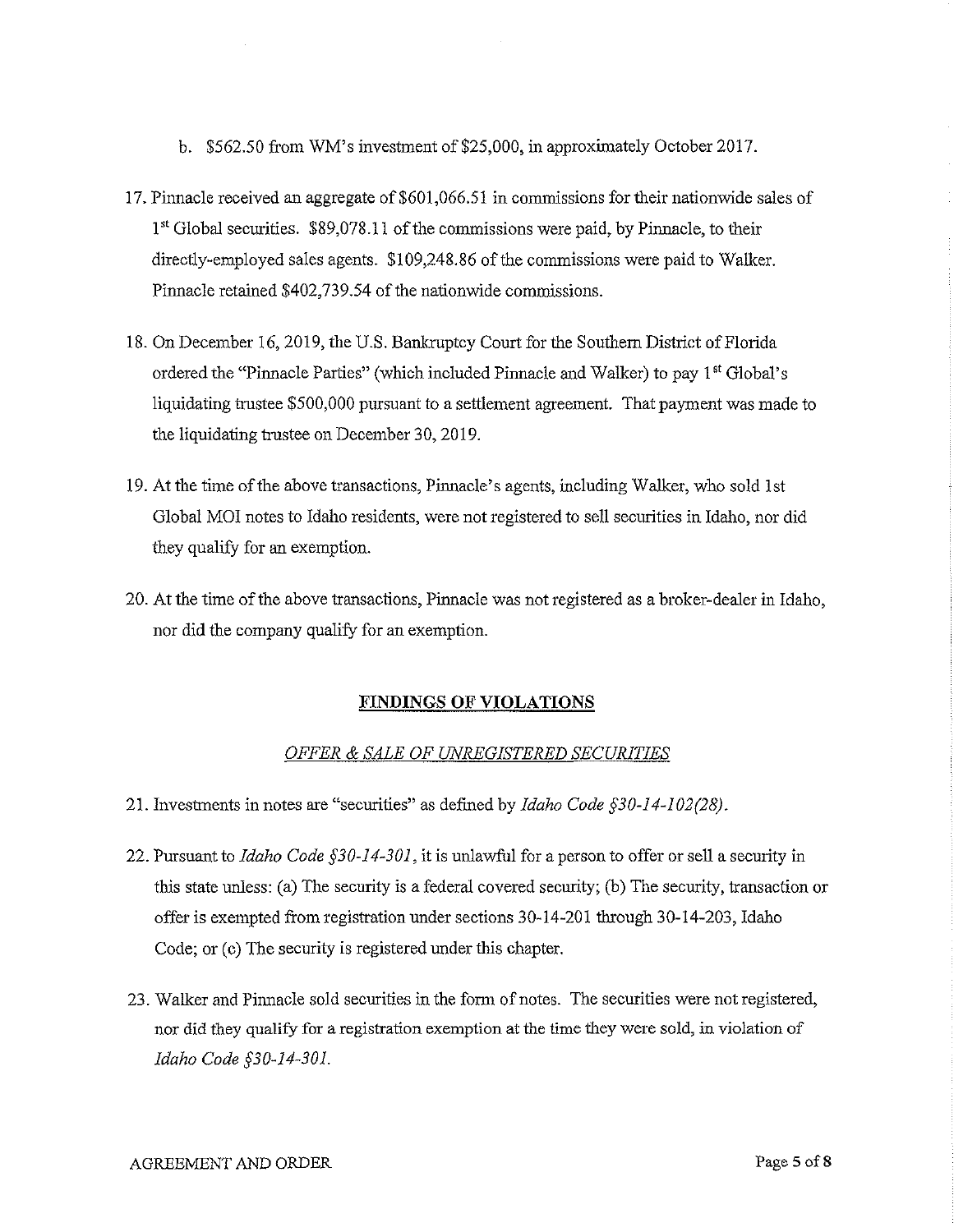# *OFFER* & *SALE OF SECURITIES BY AN UNREGISTERED BROKER-DEALER*

- 24. *Idaho Code §30-14-102(4)* defmes a "broker-dealer" as a person engaged in the business of effecting transactions in securities for the account of others or for the person's own account.
- 25. Pursuant to *Idaho Code §30-14-401,* it is unlawful for an individual to transact business in this state as a broker-dealer unless the person is registered under this chapter as a brokerdealer or is exempt from registration as a broker-dealer.
- 26. Pinnacle transacted business in Idaho as a broker-dealer. Pinnacle was not registered as a broker-dealer, nor did they qualify for a registration exemption at the time the securities were sold, in violation of *Idaho Code §30-14-401.*

# *OFFER* & *SALE OF SECURITIES BY UNREGISTERED AGENTS*

- 27. *Idaho Code §30-14-102(2)* defmes an "agent" as an individual, other than a broker-dealer, who represents a broker-dealer in effecting or attempting to effect purchases or sales of securities or who represents an issuer in effecting or attempting to effect purchases or sales of the issuer's securities.
- 28. Pursuant to *Idaho Code §30-14-402,* it is unlawful for an individual to transact business in this state as an agent unless the individual is registered under this chapter as an agent or is exempt from registration as an agent under subsection (b) of this section.
- 29. Pursuant to *Idaho Code §30-14-402(d)*, it is unlawful for a broker-dealer engaged in offering, selling, or purchasing securities in this state to employ or associate with an agent who transacts business in this state on behalf of broker-dealers unless the agent is registered under subsection (a) of this section or is exempt from registration under subsection (b) of this section.
- 30. Walker, Hill, and Tanner, as representatives of Pinnacle, assisted Pinnacle in the offer and sale of 1<sup>st</sup> Global MOI notes to Idaho residents. Walker, Hill, and Tanner were not registered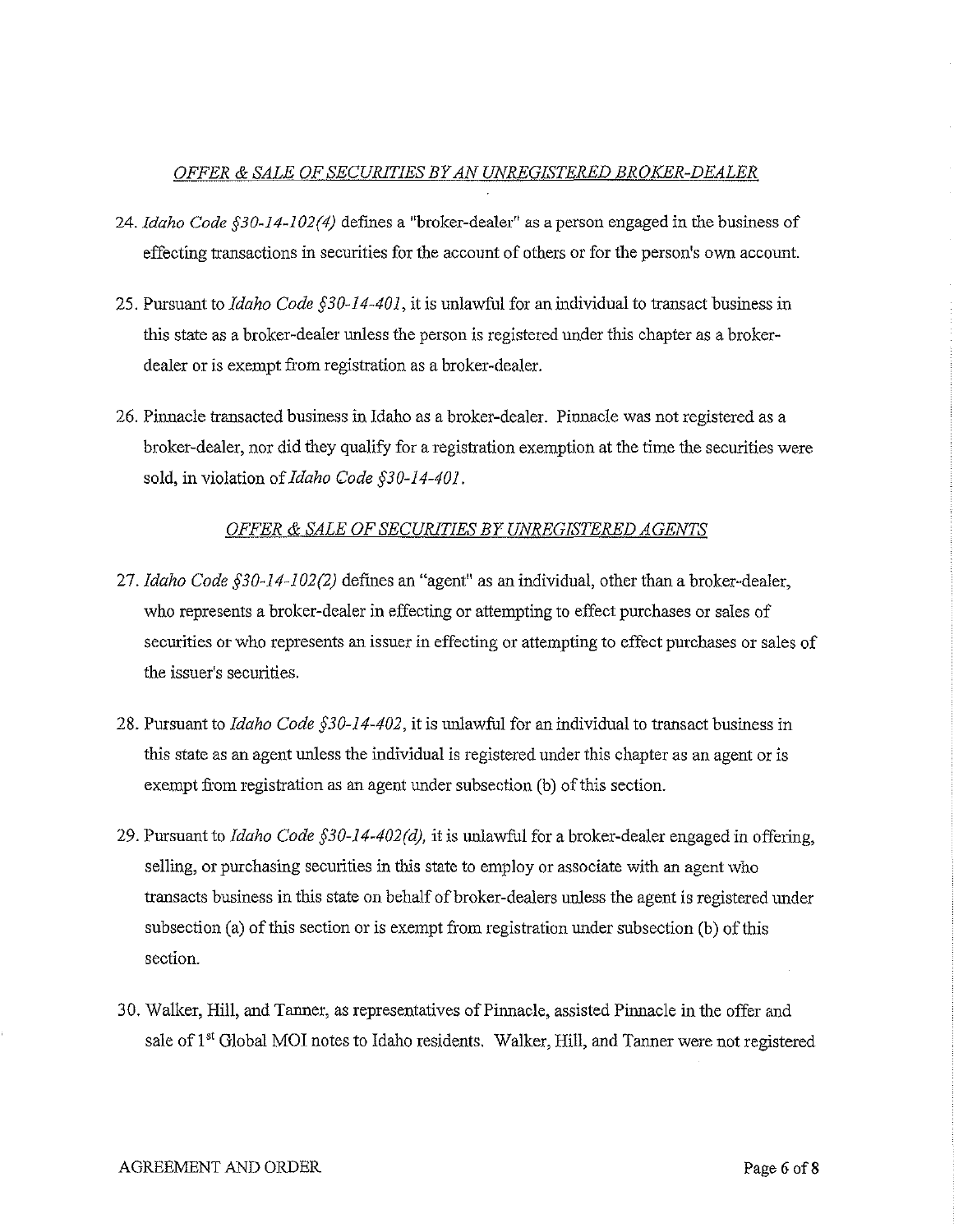to sell securities, nor did they qualify for a registration exemption at the time the securities were sold, in violation of *Idaho Code §30-14-402.* 

31. Pinnacle engaged in the offering of umegistered securities and employed agents that were not registered to sell securities. Neither the security nor the agents qualified for a registration exemption at the time the MOI notes were sold, in violation of *Idaho Code §30-14-402(d)* 

#### **ACKNOWLEDGEMENT AND REMEDIES**

- 32. In order to avoid the uncertainty and cost of litigation, and to promote a fair, just, and equitable resolution of this matter in the best inters of all the parties agree to entry of this Order in lieu of other proceedings.
- 33. Respondents neither admit nor deny the Complainant's findings of facts and conclusions of law set forth in this Order.
- 34. Respondents hereby waive any rights they may have to notice and opportunity for hearing on this matter.
- 35. Respondents agree to disgorge commissions received in the amount of thirteen thousand four hundred twenty-three dollars and forty-three cents (\$13,423.43). Respondents and the Complainant agree and acknowledge that Respondents have disgorged these commissions by payment to 1<sup>st</sup> Global's liquidating trustee as part of an order issued by the U.S. Bankruptcy Court for the Southern District of Florida, as referenced in paragraph 19 of this Order.
- 3 6. Without admitting or denying violations of the Act, Respondents agree to pay a civil penalty in the amount of five thousand dollars (\$5,000) pursuant to *Idaho Code §30-14-604(d).* Said civil penalty is to be paid not later than thirty (30) days from the date the Director executes this Order. Payment shall be made to the "Idaho Department of Finance."
- 3 7. Respondents agree to not now, nor in the future, offer or sell securities in, into, or from Idaho without complying with the requirements of the Act and its rules.